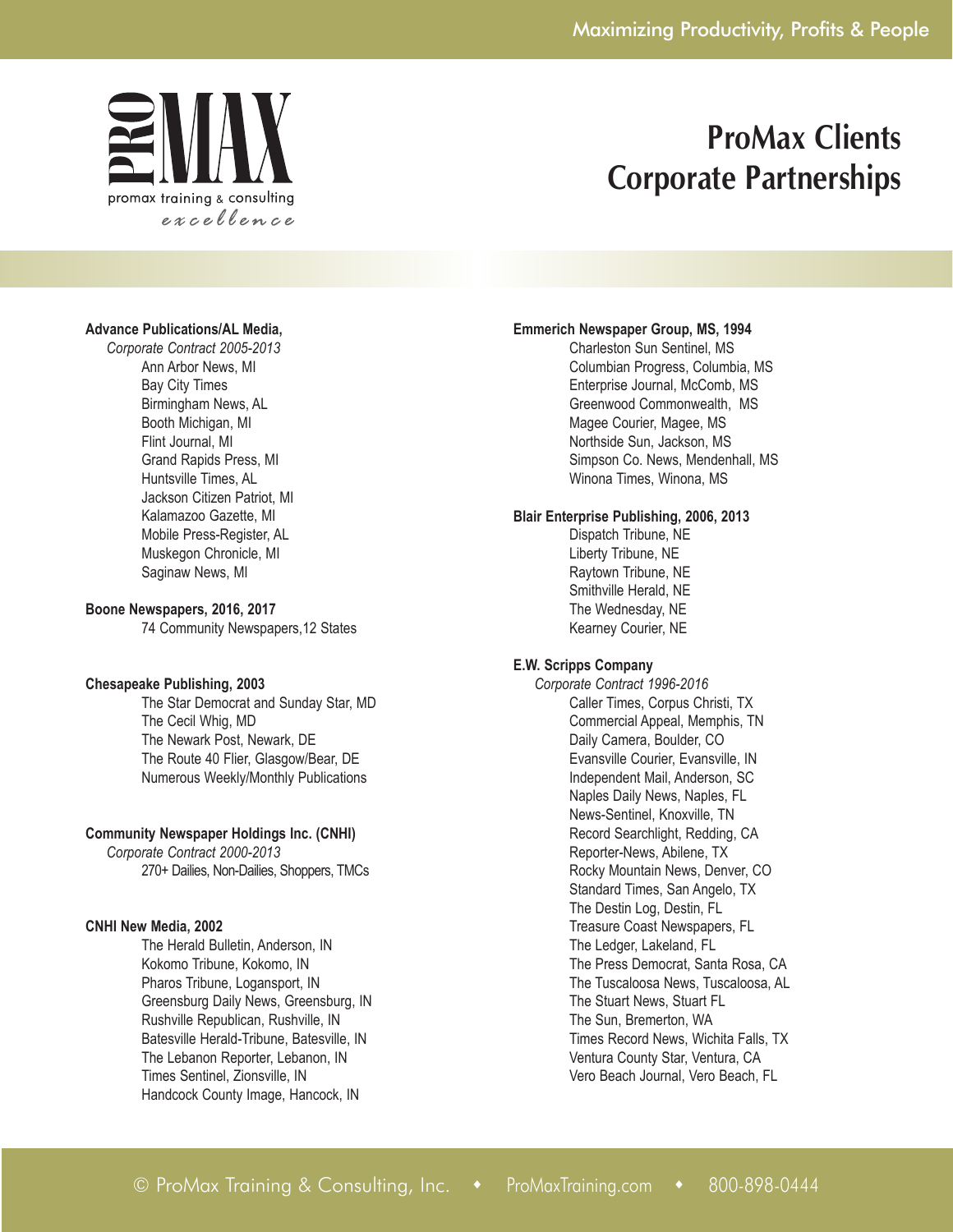

#### **ECM Media, 2012**

Numerous Newspapers, Shoppers & Web Publications in Minnesota

### **Freedom Communications, 2001-2003**

Colorado Springs Gazette, CO Gaston Gazette, Gastonia, NC Odessa American, Odessa, TX Orange County Register, CA

### **Dow Jones Media Group / Ottaway Newspapers**

*Corporate Contract 2007, 2009, 2011* Cape Cod Times, MA Middletown Times Herald-Record, NY Pocono Record, PA Stockton Record, CA Seacoast Media Group/Portsmouth Herald, NH New Bedford Standard-Times, MA Medford Mail Tribune, OR

### **Forum Communications**

*Corporate Contract 1999-2011*, 2014, 2015 The Forum of Fargo-Moorhead, ND Grand Forks Herald, ND Duluth News Tribune, MN Alexandria Echo Press, MN The Bemidji Pioneer , MN Brainerd Dispatch, MN The Daily Republic, Mitchell, SD Detroit Lakes Tribune, MN Detroit Lakes Becker County Record, MN Detroit Lakes Area Press, MN The Dickinson Press, ND The Farmington Independent, MN Rosemount Town Pages, MN The Hastings Star-Gazette, MN Hudson Star-Observer, WI The Jamestown Sun, ND The Morris Sun Tribune, MN

### **Forum Communications Continued**

New Richmond News, WI New York Mills Herald, MN The Park Rapids Enterprise, MN The Red Wing Republican Eagle, MN The Perham Enterprise Bulletin, MN Ellsworth Pierce County Herald, WI River Falls Journal, WI South Washington County Bulletin, MN Wadena Pioneer Journal, MN The West Fargo Pioneer, ND Willmar West Central Tribune, MN Woodbury Bulletin, MN Worthington Daily Globe, MN

## **Gatehouse Media**

*Corporate Contract 2009-Current* 97 Daily Newspapers 198 Paid Weekly Newspapers

## **Halifax Media / Harbor Point Media**

*Corporate Contract 2005-2011, 2014* Daytona Beach News Journal, Daytona FL The Daily Commercial, Leesburg, FL The News-Sun, Sebring, FL Hope Star Siftings Herald, Hope AR Washington Jewish Week, Rockville, MD

#### **Harris Newspapers, 2003-2006**

The Burlington Hawkeye, Burlington, IO The Hutchinson News, Hutchinson, KS The Partsons Sun, Parsons, KS Garden City Telegraph, Garden City, KS The Salina Journal, Salina, KS The Herald, Ottawa, KS The Tribune, Chanute, KS The Daily News, Hays, KS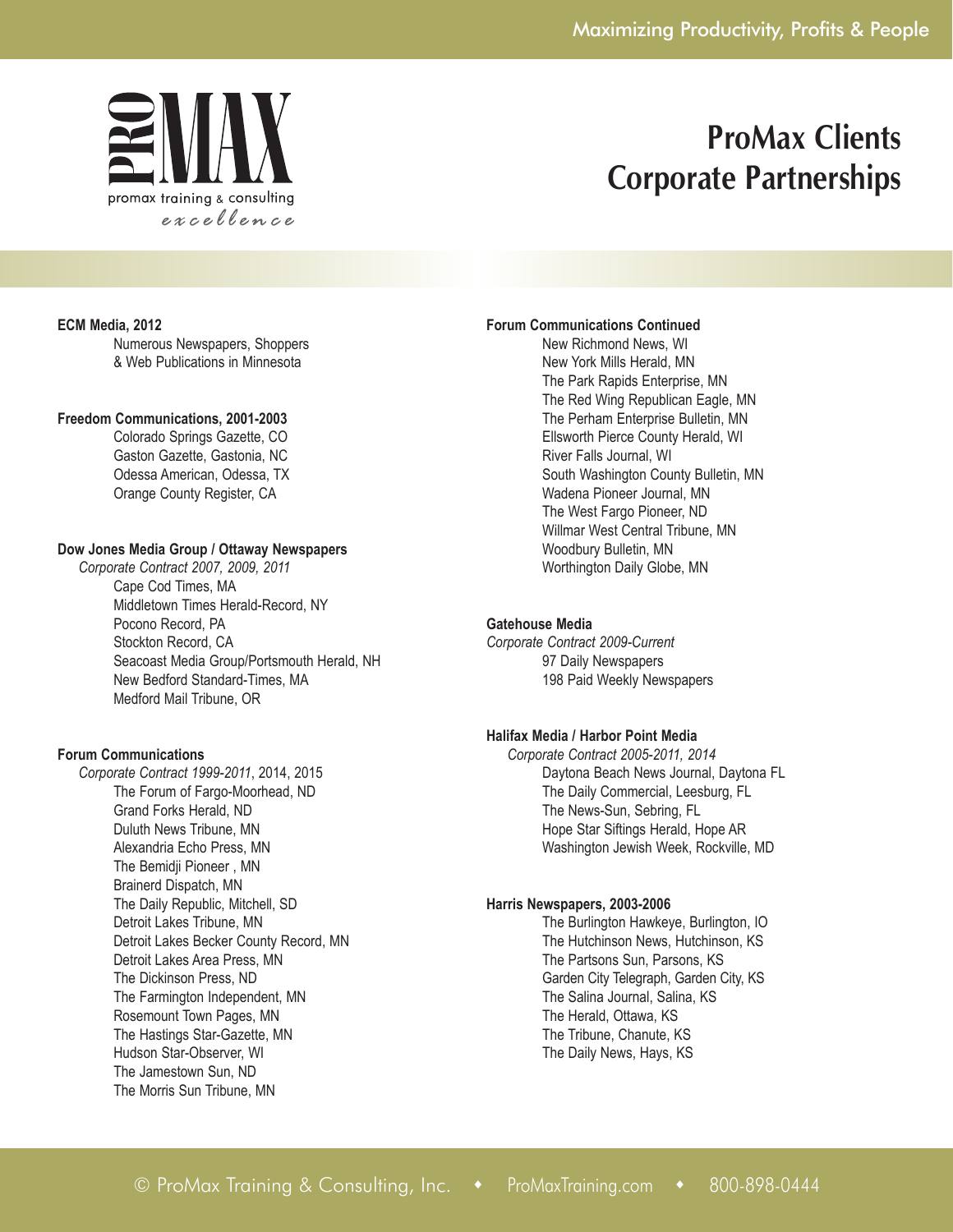

### **Knight Ridder**

*Corporate Contract 2000-2006* American News, Aberdeen, SD Akron Beacon Journal, Akron, Ohio Belleville News Democrat, Belleville, Ill The Sun Herald, Biloxi, MS Bradenton Herald, Bradenton, FL The Charlotte Observer, Charlotte, NC The State, Columbia, SC Columbus Ledger Enquirer, Columbus, GA Contra Costa Times, Contra Costa, CA Detroit Free Press, Detroit, MI Detroit Newspapers, Detroit, MI Duluth News-Tribune, Duluth, MN The News-Sentinel, Fort Wayne, IN Fort Worth Star-Telegram, Fort Worth, TX Grand Forks Herald, Grand Forks, ND The Kansas City Star, Kansas City, MO Lexington Herald-Leader, Lexington, KY The Macon Telegraph, Macon, GA The Miami Herald, Miami, FL el Nuevo, Miami, FL Monterey County Herald, Monterey, CA The Sun News, Myrtle Beach, SC Daily News, Olathe, KS Philadelphia Newspapers, Inc., The Valley Times, Pleasanton, CA West County Times, Richmond, CA St. Paul Pioneer Press, St. Paul, MN San Jose Mercury News, San Jose, CA The Tribune, San Luis Obispo, CA Centre Daily Times, State College, PA Tallahassee Democrat, Tallahassee, FL The Daily Sun, Warner Robins, GA The Wichita Eagle, Wichita, KS Times Leader, Wilkes-Barre,

#### **Knight Ridder Digital/National Sales**

*Corporate Contract 2003-2005*

#### **Lakeway Publishers, 2013**

### **McClatchy, 2008-Current**

*Corporate Contract 2005-2012* Anchorage Daily News, AK Belleville News-Democrat, IL Bellingham Herald, WA Beaufort Gazette, SC Biloxi Sun Herald, MS Island Packet, Bluffton, SC Bradenton Herald, FL Centre Daily Times, State College, PA Charlotte Observer, NC Columbia State, SC Columbus Ledger-Enquirer, GA El Nuevo Herald, Miami, FL Fort Worth Star-Telegram, TX Fresno Bee, CA Idaho Statesman, Boise, ID Kansas City Star, MO Lexington Herald, KY Macon Telegraph, GA McClatchy Interactive Merced Sun-Star, GA Miami Herald, FL Modesto Bee, CA Myrtle Beach Sun News, SC Raleigh News & Observer, NC Rock Hill Herald, NC Sacramento Bee, CA San Luis Obispo Tribune, CA Tacoma News Tribune, WA Tri-City Herald, Kennewick, WA Wichita Eagle, KS The Olympian, Olympia, WA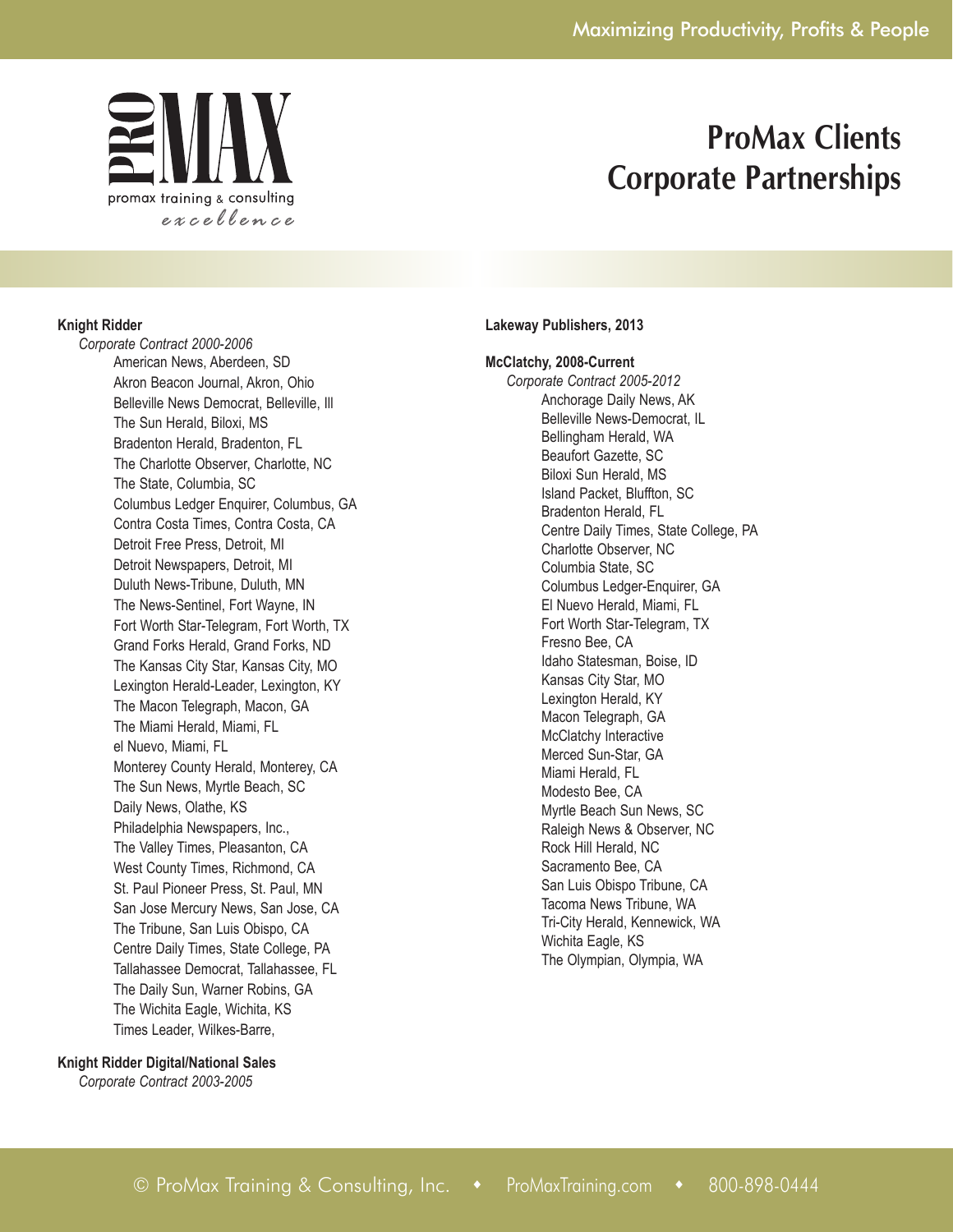

### **News-Press Gazette / Broadcasting Division**

*Corporate Contract 2012-Current* KESQ-TV (ABC), Palm Springs (Desert), CA KESQ-TV 42.1 News Channel 3 ABC KESQ-TV 42.2 First Alert Weather Channel KDFX-TV 33.2 FOX11 KCWQ-TV 2.3 CW5 KUNA-TV 15.1 Telemundo KUNA-FM 96.7 / KESQ-AM 1400 KRDO-TV (ABC), Colorado Springs, CO KRDO-TV 13.1- News Channel 13 (ABC) KTLO-TV 13.2 – Telemundo KRDO-AM – 1240 / KRDO-FM – 105.5 KJCT-TV (ABC), Grand Junction, CO KJCT-TV 8.1 ABC Grand Junction, Colorado KJCT-TV 8.2 Telemundo Grand Junction, Colorado KJCT-TV 8.3 CW 13 Grand Junction, Colorado KJCT-TV 21.1 & 28.3 ABC Montrose, Colorado KJCT-TV 21.2 & 28.3 Telemundo Montrose, Colorado KJCT-TV 21.3 & 28.3 CW 13 Montrose, Colorado KIFI-TV (ABC), Idaho Falls, ID KIFI-TV -8.1 – ABC KIFI-TV – 8.2 – Telemundo East Idaho KIFI-TV – 8.3 – CW East Idaho KIFI-TV – 8.4 – Local News 8 NOW  $KIDK-TV - 3.1 - CBS$ KXPI-TV – 3.2 – My Network KVIA-TV (ABC), El Paso, TX KVIA-TV 7.1 ABC7 KVIA-TV 7.2 El Paso – Las Cruces CW KVIA-TV 7.3 24/7 Stormtrack Weather Channel KVIA-TV 7.4 El Paso – Las Cruces Azteca KTVZ-TV (NBC), Bend, OR KTVZ-TV 21.1 NBC News Channel 21 KTVZ-TV 21.2 CW KFXO-TV 39.1 FOX KFXO-TV 39.2 Telemundo KECY-TV (FOX), Yuma, AZ KECY-TV 9.1 FOX 9 KECY-TV 9.2 ABC 5 KECY-TV 9.3 CW 6 KECY-TV 9.4 KESE / Telemundo

#### **News-Press Gazette / Broadcasting Division Continued**

KMIZ-TV ABC 17 KQFX-TV FOX 22 KQFX-TV myTV KQFX-TV MeTV NNPN News-Press NOW WBJO CW QNPN Telemundo

## **News-Press Gazette Newspaper Division**

*Corporate Contract 2000-Current* Kearney Courier, Kearney, MO Liberty Tribune, Liberty, MO Smithville Herald, Smithville, MO St. Joseph News-Press, St. Joseph, MO Green Acres Publication, St. Joseph, MO Daily Star Journal, Warrensburg, MO Atchison Daily Globe, Atchison KS Hiawatha World, Hiawatha, KS Louisburg Herald, Louisburg, KS Osawatomie Graphic, Osawatomie, KS Miami County Republic, Paola, KS

## **Nexstar Broadcasting Group - Texas Division, 2016**

Over 20 Texas Stations Participating

#### **Media General, 2005**

The Bristol Herald Courier, VA Richland News Press, VA Wytheville Enterprise, VA Clinch Valley News, VA

### **Morris Communications, 2006**

Savannah Morning News, GA Times Daily, Florence, AL Times News, Hendersonville, NC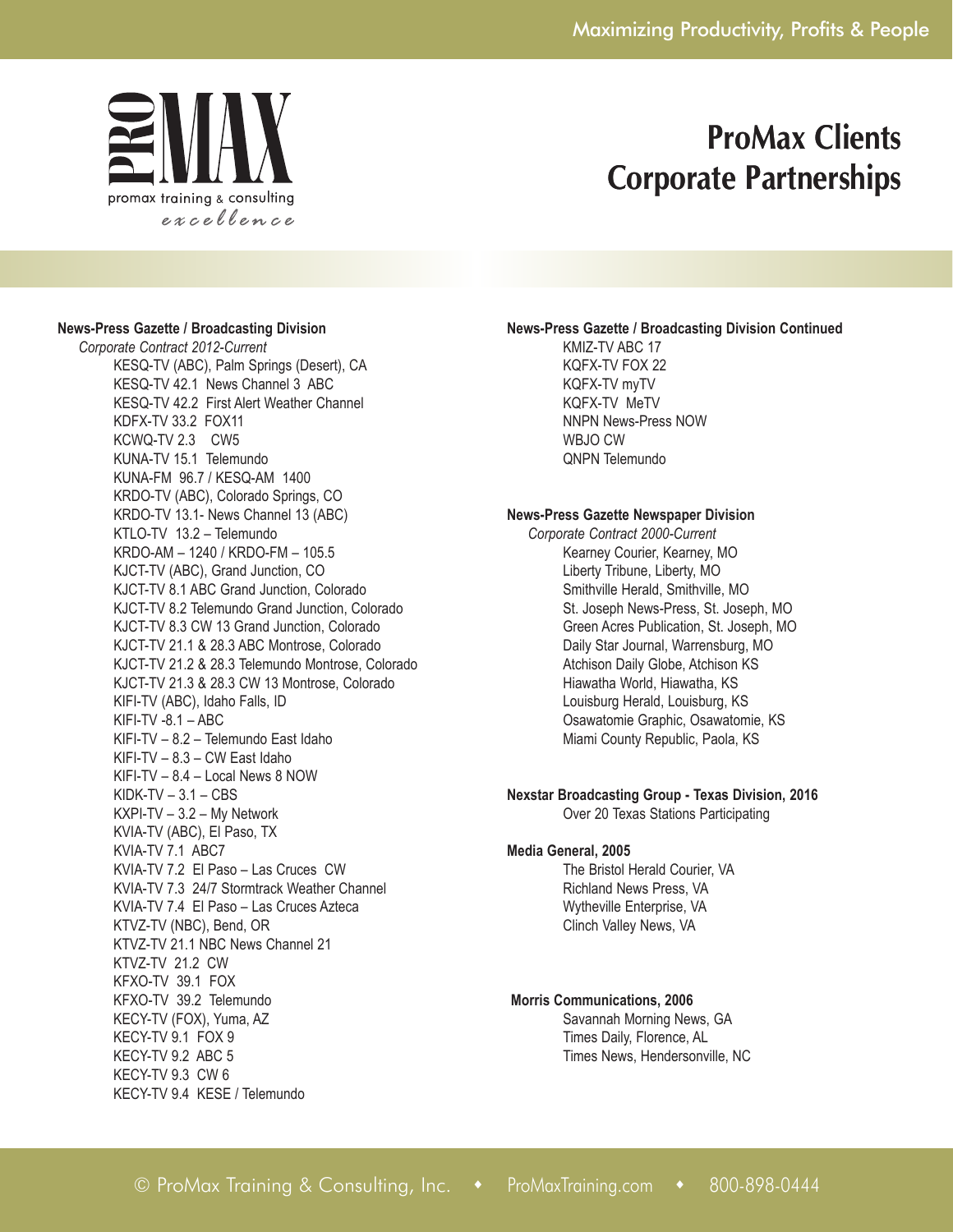

### **New York Times Regional Newspaper Group**

*Corporate Contract 2000-2003* Daily Comet, Thibodaux, LA Herald Journal, Spartanburg, SC Morning Star, Wilmington, NC Ocala Star-Banner, Ocala, FL The Courier, Houma, LA The Dispatch, Lexington, NC The Gainesville Sun, Gainesville, FL The Gadsden Times, Gadsden, AL The Herald Tribune, Sarasota, FL

#### **Paxton Media**

*Corporate Contract 2004-2007* The Daily Dispatch, Henderson, NC The Daily Courier, Forest City, NC Messenger-Inquirer, Owensboro, KY The Griffin Daily News, Griffin, GA The Courier, Russellville, AR WPSD-TV, Paducah, KY Times-Georgian, Carrollton, GA Sun-Commercial, Vincennes, IN The Paducah Sun, Paducah, KY Franklin Favorite, Franklin, KY/ Portland Leader, Portland, TN Daily Corinthian, Corinth, MS The Mountain Press, Sevierville, TN The Times, Frankfort, IN The News-Dispatch, Michigan City, IN Peru Tribune, Peru, IN/ Wabash Plain Dealer, Wabash, IN The Courier-Times, New Castle, IN The Sanford Herald, Sanford, NC WPSD-TV, Paducah, KY News-Examiner, Connersville, IN Douglas County Sentinel, Douglasville, GA The Messenger, Madisonville, KY The Shelbyville News, Shelbyville, IN The Daily Star, Hammond, LA The Herald-Palladium, St. Joseph, MI The Jonesboro Sun, Jonesboro, AR The Daily Citizen, Searcy, AR News-Topic, Lenoir, NC

## **Swift Newspapers, 2005**

Tahoe Daily Tribune, CA Tahoe World, CA Sierra Sun, CA The Union, CA The Daily Independent, CA Greeley Tribune, CO Summit Daily News, CO The Aspen Times, CO Vail Daily, CO Glenwood Springs Post Independent, CO The Fence Post, CO Windsor Tribune, CO Vail Trail, CO The Leadville Chronicle, CO The Citizen Telegram, CO Snowmass Sun, CO The Valley Journal, CO Eagle Valley Enterprise, CO Grand Junction Free Press, CO North Lake Tahoe Bonanza, NV Nevada Appeal, NV The Record-Courier, NV Northern Nevada Business Weekly, NV Lahontan Valley News, NV Fallon Eagle Standard, NV The News-Review, OR Real Estate Guide, OR

#### **Wick Communications, 2014**

38 Community Newspapers in 13 States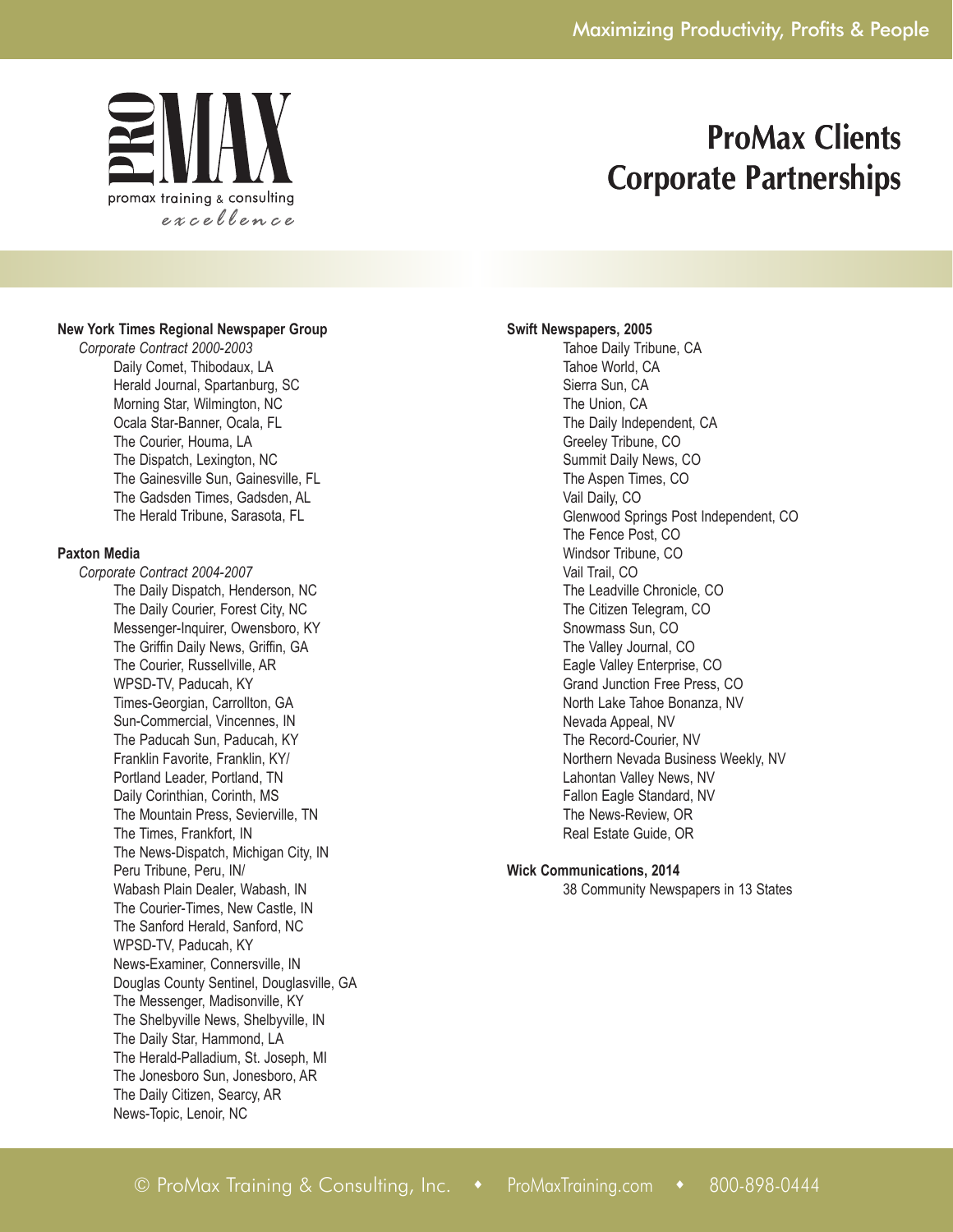

# **ProMax Clients Media Associations**

Albuquerque New Mexico Broadcasters Association, 2016 Alberta Weekly Newspaper Associatio, 2014 Alliance of Area Business Publications, 2014, 2016 American Press Institute American Women in Radio & Television Association of Alternative Newspapers, 2004-2006 Arkansas Press Association California Newspaper Advertising Executives Association, 2003, 2006 Florida Press Association Florida Newspaper Advertising & Marketing Executives Association, 2000, 2001, 2002 Georgia Press Association Georgia/Alabama Newspaper Advertising & Marketing Executives Association 2002-2004 Hawaii Broadcasters Association, 2016 Hoosier Press Association Independent Free Papers of America, 2014 Inland Press Association Iowa Newspaper Association, 2015, 2017 Illinois Press Association, 2011, 2012 Kansas Press Association, 2003-2006 Kentucky Press Association, 2001, 2016 Local Media Association, 2011-2017 Louisiana Press Association Mid-Atlantic Newspaper Advertising & Marketing Executives Association, 2000, 2002 Missouri Broadcasters Association, 2016

Mississippi Press Association, 1994-1997, 2005, 2014

Minnesota Press Association, 2014 Minnesota Free Paper Association, 2013 Nebraska Daily Advertising Managers Association, 2015 Nebraska Press Association, 2014 New England Newspaper Press Association, 2014 New Mexico Broadcasters Association, 2016 Newspaper Association of America New Jersey Press Association New York Press Association, 2013-2017 New York Publishers Association, 2016 North Carolina Broadcasters Association, 2016 North Carolina Outdoor Association, 2016 Oregon Newspapers Publishers Association, 2000, 2016 Pennsylvania Newspaper Association South Dakota Newspaper Association Southern Classified Advertising Managers Association Southern Newspaper Publishers Association, 2003, 2008 Suburban Newspapers of America, 2008 Tennessee Press Association Texas Broadcasters Association, 2014, 2015, 2016 Virginia Press Association Western Classified Advertising Association, 2002, 2003, 2013 Washington Newspaper Publishers Association Wisconson Broadcasters Association, 2016 Wyoming Press Association, 2016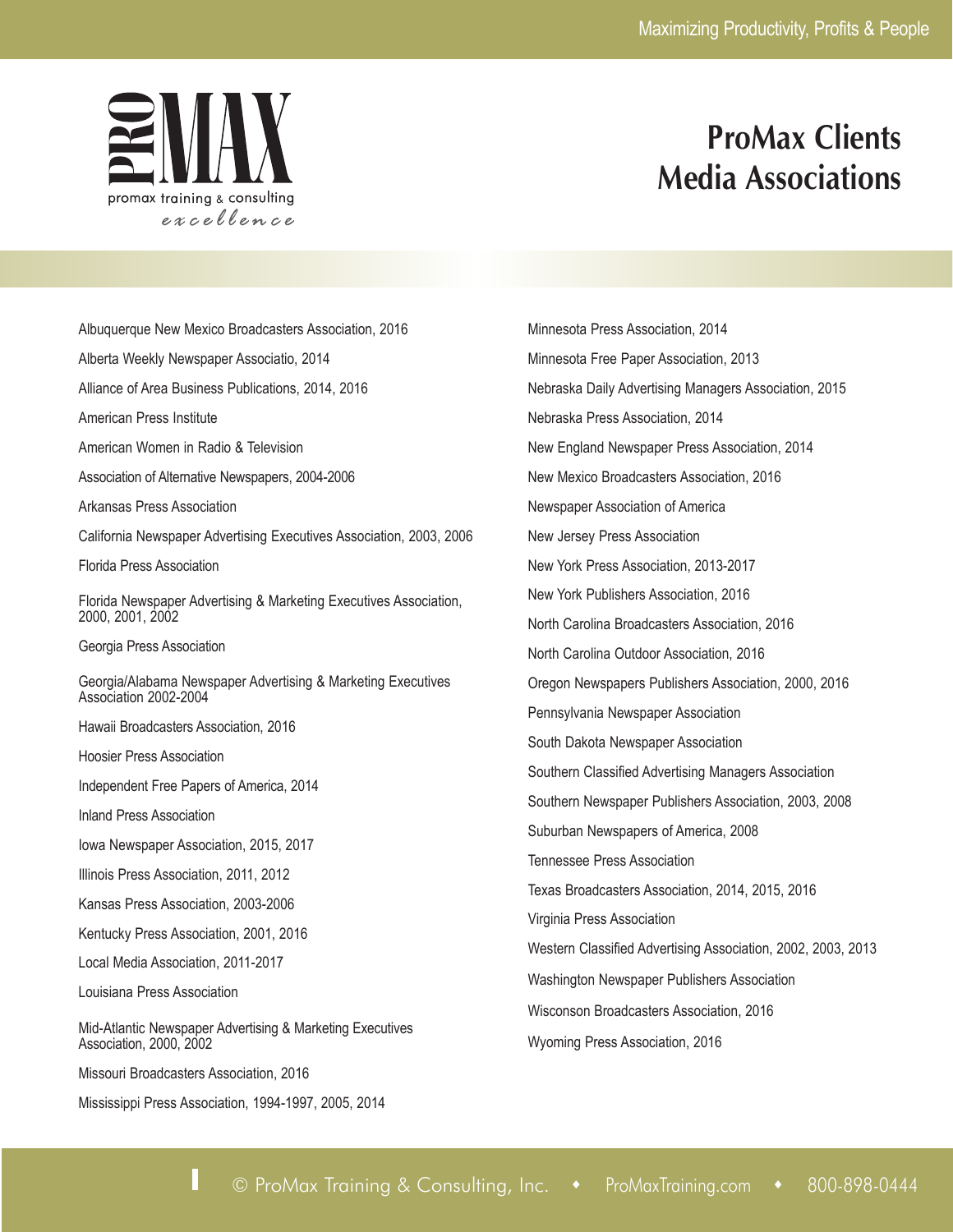

## **ProMax Media Clients**

**KTVZ-TV (NBC), Bend, OR** KTVZ-TV 21.1 NBC News Channel 21 KTVZ-TV 21.2 CW KFXO-TV 39.1 FOX KFXO-TV 39.2 Telemundo

**KRDO-TV (ABC), Colorado Springs, CO** KRDO-TV 13.1- News Channel 13 (ABC) KTLO-TV 13.2 – Telemundo KRDO-AM – 1240 / KRDO-FM – 105.5

**The Networks of Mid-Missouri, Columbia, MO** KMIZ-TV ABC 17 KQFX-TV FOX 22

KQFX-TV myTV KQFX-TV MeTV

**Cox Media - Texas Broadcasting**

### **KVIA-TV (ABC), El Paso, TX**

KVIA-TV 7.1 ABC7 KVIA-TV 7.2 El Paso – Las Cruces CW KVIA-TV 7.3 24/7 Stormtrack Weather Channel KVIA-TV 7.4 El Paso – Las Cruces Azteca

**KJCT-TV (ABC), Grand Junction, CO**

KJCT-TV 8.1 ABC KJCT-TV 8.2 Telemundo KJCT-TV 8.3 CW 13 KJCT-TV 21.1 & 28.3 KJCT-TV 21.2 & 28.3 KJCT-TV 21.3 & 28.3 CW 13

#### **KIFI-TV (ABC), Idaho Falls, ID**

KIFI-TV -8.1 – ABC KIFI-TV – 8.2 – Telemundo East Idaho KIFI-TV – 8.3 – CW East Idaho KIFI-TV – 8.4 – Local News 8 NOW  $KIDK-TV - 3.1 - CBS$ KXPI-TV – 3.2 – My Network

### **KESQ-TV (ABC), Palm Springs (Desert), CA**

KESQ-TV 42.1 News Channel 3 ABC KESQ-TV 42.2 First Alert Weather Channel KDFX-TV 33.2 FOX11 KCWQ-TV 2.3 CW5 KUNA-TV 15.1 Telemundo KUNA-FM 96.7 KESQ-AM 1400 CBS Local 2 Desert News Now

#### **KRVG-TV, Rio Grande Valley, TX**

**KION (CBS), Salinas-Monterey** KMUV (Telemundo) NION CW

**KEYT (ABC) Santa Barbara, Santa Maria, San Luis Obispo** KCOY (CBS) KKFX (FOX) MyRTV

**KNPN (FOX), St. Joseph, MO** NNPN News-Press NOW

WBJO CW QNPN Telemundo

### **KECY-TV (FOX), Yuma, AZ**

KECY-TV 9.1 FOX 9 KECY-TV 9.2 ABC 5 KECY-TV 9.3 CW 6 KECY-TV 9.4 KESE / Telemundo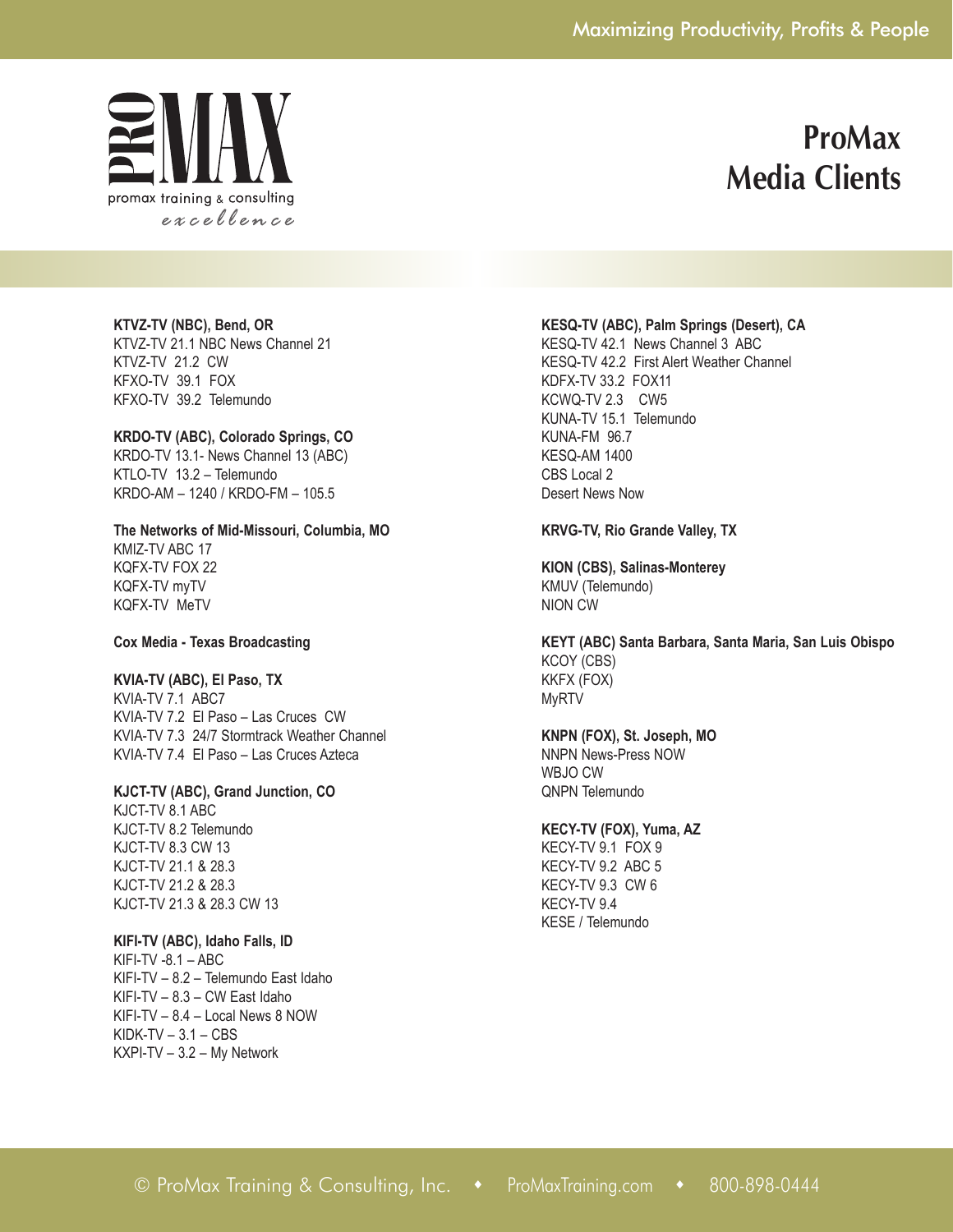

## **ProMax Media Clients**

Advocate Communications, KY Albany Herald, Albany, GA American Press Institute, VA American Press, Lake Charles, LA Amory Advertiser, Amory, MS Americus Times-Recorder, Americus, GA Arkansas Times, Fayetteville, AR Atlanta Tribune, Roswell, GA Baxter Bulletin, Mountain Home, AR Bangor Daily News, Bangor, ME Biloxi-D'Iberville Press, D'Iberville, MS Birmingham News, Birmingham, AL Boliver Commercial, Bolivar, MS Bozeman Daily Chronicle, Bozeman, MT Brookhaven Daily Leader, Brookhaven, MS Cape Cod Times, Cape Cod, MA Chattanooga Free Press, Chattanooga, TN Charleston Post & Courier, Charleston, SC Chicago Sun-Times, Chicago, IL Cincinnati Enquirer, Cincinnati, OH Citrus Co. Chronicle, Crystal River, FL Clarion-Ledger, Jackson, MS Clarke Co. Tribune, Quitman, MS Clarksdale Press Register, Clarksdale, MS Columbia Missourian, Columbia, MO Copiah Co. Courier, Hazlehurst, MS Courier Journal, Louisville, KY Courier News, Bridgewater, NJ Cullman Times, Cullman, AL Daily Reporter, Spensor, IA Daily Gazette, Schenectady, NY Daily Sentinel, Le Mars, IA Daily Sentinel-Star, Grenada, MS Dakota County Star, NE Dallas Morning News, Dallas, TX Daytona Beach News Journal, Daytona Beach, FL Decatur Publishing Co., Decatur, IN Delta Democrat Times, Greenville, MS DeSoto County Tribune, Olive Branch, MS DeSoto Times, DeSoto, MS Donrey Media Group, Fort Smith, AR El Dairio, New York,NY

Enterprise News Media, Quincy, MA Fresno Bee, Fresno, CA Grand Rapids Press, Grand Rapids, MI Gautier Independent, Gautier, MS Selma Gazette Gazette-Journal, Reno, NV Gazette-Enterprise, Sequin, TX Harlan Newspapers, IA Hartford Courant, CT Harris Enterprises Newspaper Group Hattiesburg American, Hattiesburg, MS Houston Chronicle, Houston, TX Huntsville Times, Huntsville, AL Iowa City Press-Citizen, Iowa City, IA Itawamba Co. Times, Itawamba, MS Jackson Sun, Jackson, TN Jasper Co. News, Jasper, MS Joplin Globe, Joplin, MO Kentucky New Era, Hopkinsville, KY Lamar Daily News, Lamar, CO La Opinion, Los Angeles, CA Lawrence Co. Press, Monticello, MS Los Angeles Times, Los Angeles, CA Leaf-Chronicle, Clarksville, TN Lee County Courier, Tupelo, MS Lenoir News-Topic, Lenoir, NC Log Cabin Democrat, Conway, AR MS Business Journal, Jackson, MS Macon Beacon, Macon, MS Magnolia Gazette, Magnolia, MS Mapleton Press, IA Milwaukee Journal Sentinel, WI Missouri Valley Times-News, IA Meridian Star, Meridian, MS Mobile Press-Register, Mobile, AL Modesto Bee, Modesto, CA Monroe Evening News, Monroe, MI Natchez Democrat, Natchez, MS NE Mississippi Daily Journal, Tupelo, MS New Branfels Herald, New Branfels, TX News-Leader, Springfield, MO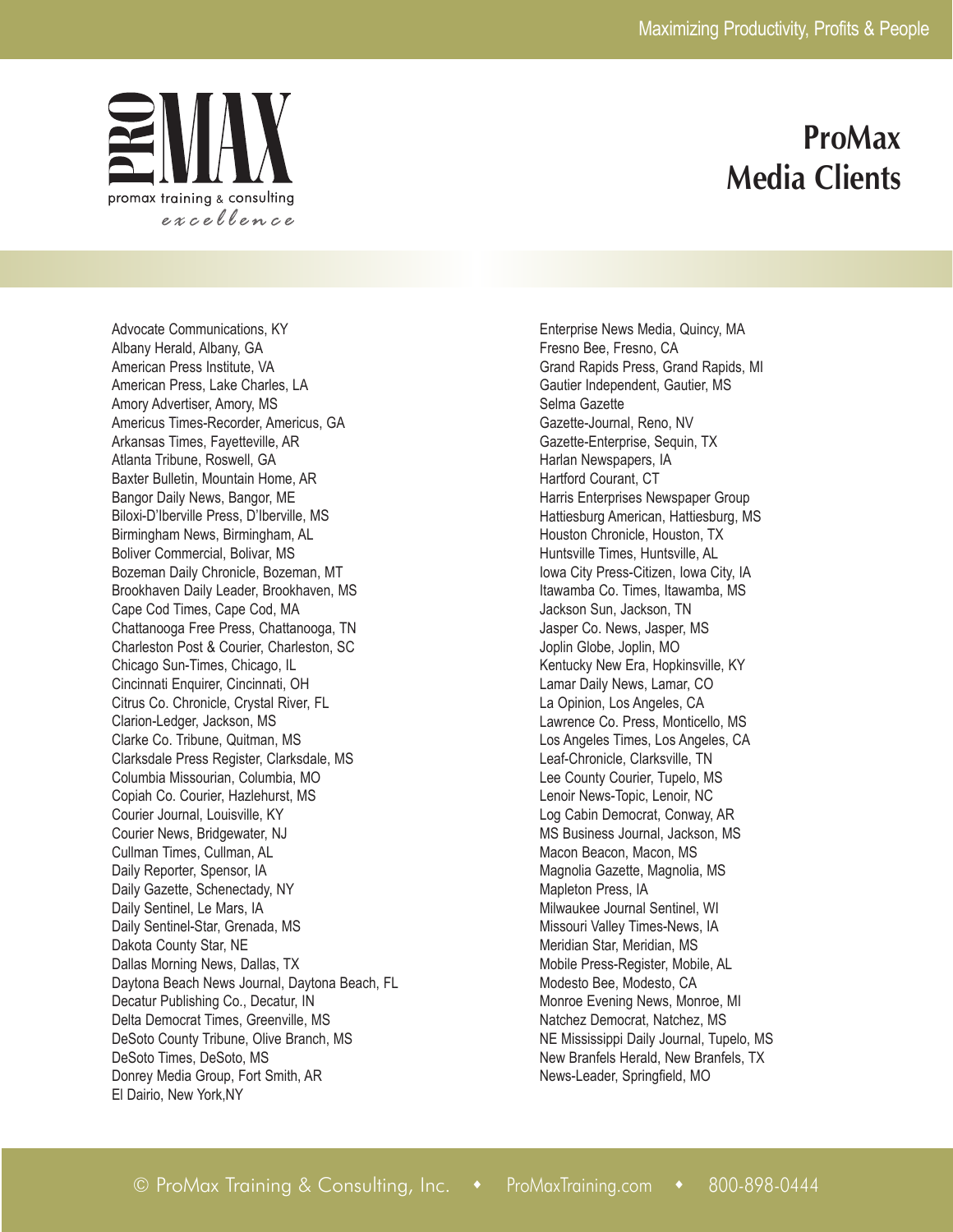

## **ProMax Media Clients**

New Albany Gazette, New Albany, MS New Branfels Herald, New Branfels, TX News Leader, Inc, Sulphur, LA News-Star, Monroe, LA Nixon Newspapers, Inc., Peru, INNW Observer-Times, Fayetteville, NC Ocean Odessa American, Odessa, TX Omaha World Herald, Omaha, NE Peoria Journal Star, Peoria, IL Pensacola News Journal, Pensacola, FL Philadelphia Weekly, Philadelphia, PA Pueblo Chieftain, Pueblo, CA Ruston Daily Leader, Ruston, LA Post Tribune, Gary, IN Prentiss Headlight, Prentiss, MS Rankin Co. News, Brandon, MS Savannah Morning News, GA St. Joseph New-Press, St. Joseph, MO St. Petersburg Times, St. Petersburg, FL Sacramento Bee, Sacramento, CA San Bernardino Sun, CA San Diego Union Tribune, San Diego, CA Schenectady Daily Gazette, Schenectady, NY Scott Co. Times, Forrest, MS Sea Coast Echo, Sea Coast, MS Seward County Independent, NE South Reporter, Holly Springs, MS Southbend Tribune, Southbend, IN Southland Publishing, CA South West Times, Fort Smith, AR Southern CT Newspapers, Stamford CT Southern Reporter, Sardis, MS Springfield News Leader, MO Springs Record, Ocean Springs, MS Star Telegram, Fort Worth, TX Star-Phoenix, Saskatoon, SK - Canada Stockton Record, Stockton, CA

Syracuse Newspapers, Syracuse, NY Straus Newspapers, NY Tate Co. Democrat, Senetobia, MS Telegram, Rocky Mountain, NC Telegraph, Colorado Springs, CO The Advocate Communication, KY The Columbian, Vancouver, WA The Day, New London, CT The Desert Sun, Palm Springs, CA The Herald, Rock Hill, SC The Meteor, Crystal Springs, MS The News-Times, Danbury, CT The Panolian, Batesville, MS The Sun Sentinel, Fort Lauderdale, FL The Reader, Omaha, NE The Times, Lafayette, LA The Victoria Advocate, Victoria, TX Thompson LA News Group, West Covina, CA Times Eagle, Reading, PA Times-Journal, Selma, AL Times-Post, Houston, MS Tribune-Review, Greensburg, PA Tulsa World, Tulsa, OK Tunica Times, Tunica, MS TylerTown Times, Tylertown, MS Union Daily Times, Union, SC Valley News Dispatch, Tarentum, PA Vicksburg Evening Post, Vicksburg, MS Washington Post, Washington, DC Webster Progress-Times, Eupora, MS Wilson Daily Times, Wilson, NC Yazoo Herald, Yazoo City, MS Yuma Daily Sun, Yuma, AZ